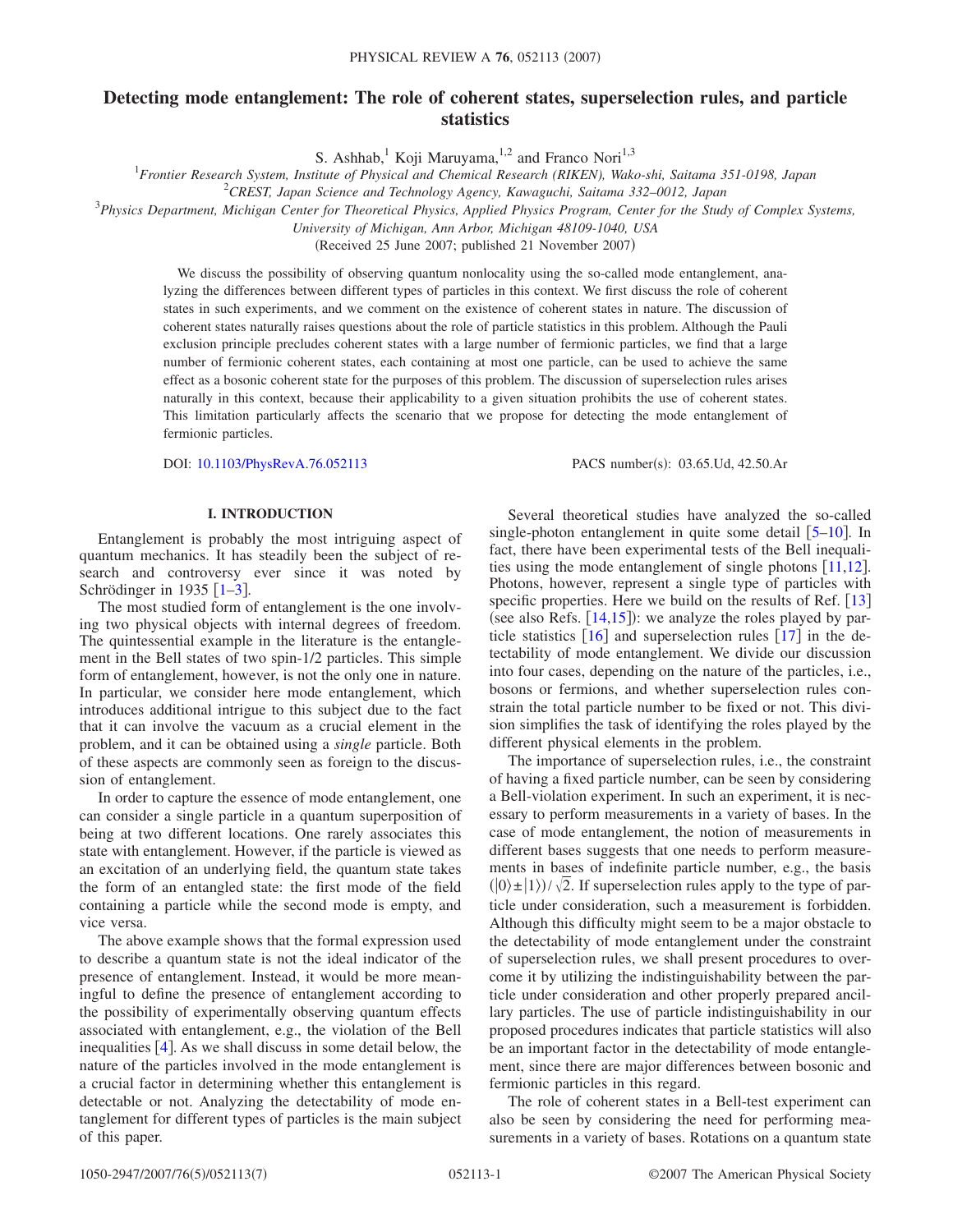before the measurement are equivalent to, and sometimes necessary for, changing the measurement basis. Such rotations are commonly induced using coherent states. Thus, in our analysis below we shall deal with questions related to coherent states, superselection rules and particle statistics.

This paper is organized as follows: In Sec. II we present the basic setup for our analysis. We analyze modeentanglement-detection (gedanken) experiments using four different types of particles in Secs. III–VI. We conclude by reviewing our main results in Sec. VII.

# **II. DESCRIPTION OF THE SETUP**

<span id="page-1-0"></span>Throughout this paper we consider a setup where a particle is prepared in a spatially delocalized state of the form

$$
|\Phi\rangle = \frac{1}{\sqrt{2}}(|L\rangle + |R\rangle),\tag{1}
$$

where the states  $|L\rangle$  and  $|R\rangle$  are thought of as being localized on opposite sides of the experimental setup. For the case of photons, for example, this state can be obtained by sending a beam into a 50:50 beam splitter. When viewed as a state of the photon field, in the form

$$
|\Phi\rangle = \frac{1}{\sqrt{2}}(|10\rangle + |01\rangle),\tag{2}
$$

one can see that this is an entangled state. The task is now to detect this entanglement, e.g., using a Bell-test experiment  $[4]$  $[4]$  $[4]$ .

How to proceed in order to probe the entanglement in the state in Eq. ([2](#page-1-0)) depends on the available measurement tools. For example, the experiments on this subject  $[11,12]$  $[11,12]$  $[11,12]$  $[11,12]$  probed the entanglement using homodyne detection, mixing the incoming photons with coherent states of known phases. Analyzing the detailed description of such specialized techniques, however, would be a distraction from the aim of this paper. We therefore consider a conceptually simpler scenario: We imagine that the incoming (flying) particle can excite a two-level target particle from its ground state to its excited state. The initial state of the combined system is given by

$$
|\Psi\rangle = \frac{1}{\sqrt{2}}(|10\rangle + |01\rangle) \otimes |gg\rangle, \tag{3}
$$

where the first ket describes the state of the flying particle, the second ket describes the state of the two target particles note that one target particle is placed on each side of the setup), and the symbols *g* and *e* are used to denote the ground and excited states of the target particles. Depending on whether the flying particle is absorbed by the target particle during the excitation process or not, one obtains either the state

$$
|\Psi\rangle = \frac{1}{\sqrt{2}}|00\rangle \otimes (|eg\rangle + |ge\rangle)
$$
 (4)

<span id="page-1-1"></span>or the state  $\lceil 18 \rceil$  $\lceil 18 \rceil$  $\lceil 18 \rceil$ 

$$
|\Psi\rangle = \frac{1}{\sqrt{2}} (|10\rangle \otimes |eg\rangle + |01\rangle \otimes |ge\rangle). \tag{5}
$$

<span id="page-1-2"></span>The state in Eq.  $(4)$  $(4)$  $(4)$  is the proper description for an incoming photon that is absorbed by one of two target atoms. However, it cannot be obtained whenever superselection rules apply to the species of flying particles, since the flying particle cannot be annihilated in this case. We shall refer to particles with a conserved total number as massive particles (more as a matter of easily recognizable terminology than fundamental physical arguments  $[19]$  $[19]$  $[19]$ ).

Note that the number of target particles does not change in the above picture, and they do not move between the two sides of the experimental setup. The discussion of superselection rules is therefore not crucial in regard to the target particles. It is safest, however, to assume that they are different from the flying-particle species, such that we do not need to worry about complications associated with the flying and target particles being indistinguishable and obeying identical-particle symmetry constraints.

# **III. CASE 1: MASSLESS BOSONS**

We start by considering the relatively simple case of a single photon passing through a beam splitter and resulting in an entangled state between the left and right modes of the electromagnetic field. Although the experiments of Refs.  $[11,12]$  $[11,12]$  $[11,12]$  $[11,12]$  relied on an auxiliary laser beam as a reference phase standard for the Bell test, it seems conceptually simpler to imagine the incoming photons being absorbed by target at-oms and resulting in states of the form given in Eq. ([4](#page-1-1)). The mode entanglement is then transferred to the internal degrees of freedom of the target atoms. One can then conclude that the measurements for the Bell test can be performed straightforwardly on the states of the target atoms.

An important point that was not addressed in the above scenario is the fact that for a Bell test one would need to perform rotations on the states of the target atoms before the measurement (here we are making the realistic assumption that measurements will always be performed in the  $\{ |g\rangle, |e\rangle \}$ basis). Such rotations are typically performed using classical fields of the same frequency as the incoming photons. For these fields to be classical and useful for our purposes, one must know the relative phase between the fields on the leftand right-hand sides of the beam splitter. In other words, although the entanglement was transferred to the internal states of the target atoms when the incoming photon was absorbed, one still needs to have a common phase reference typically in the form of photonic coherent states on the two sides of the experimental setup with a known relative phase). The simple-looking scenario of using target atoms therefore does not eliminate the need for a phase reference. It only divides the procedure into two steps, each of which is conceptually simple.

Having established the need for a common phase reference, we are now led to ask whether the two sides of the setup must be entangled in order to have such a common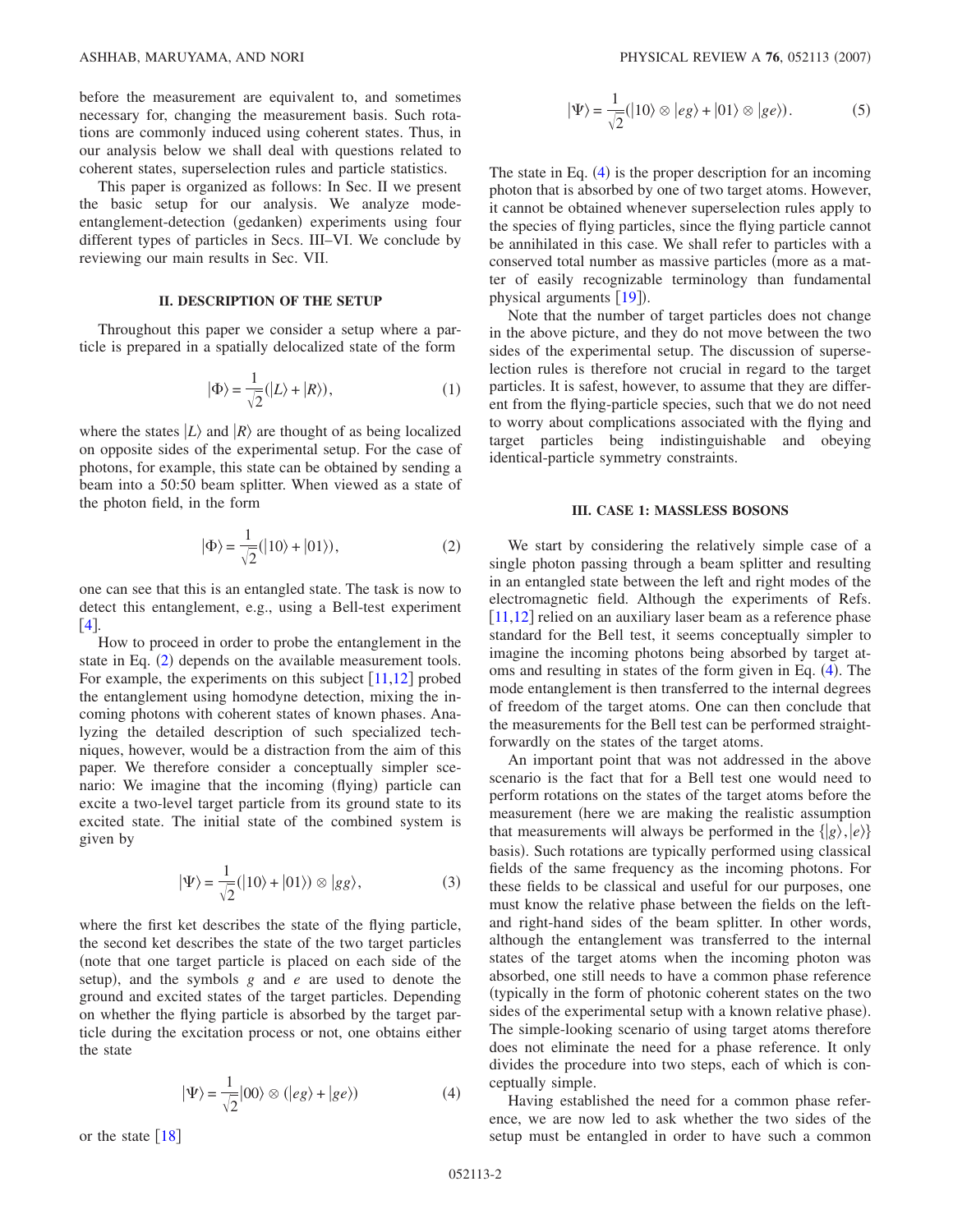phase reference. If the answer is yes, one would be led to question whether any observed phenomena probed the mode entanglement of the incoming photons or a combination of the mode entanglement and the preexisting entanglement in the setup. We address the above question next.

*Can two coherent states with a known relative phase be prepared independently of each other?*

Although the answer to the above question, in the affirmative, is accepted by the majority of physicists, it has generated some controversy in recent years  $[20,21]$  $[20,21]$  $[20,21]$  $[20,21]$ . We therefore address it explicitly here for clarity.

The simplest approach to take here is probably to consider the classical problem of, say, radio-frequency antennas. Taking two distant antennas with known relative orientations, and assuming the antennas are controlled by experimentalists with synchronized clocks, the two experimentalists can produce classical waves with a known relative phase. If the setup includes a screen, i.e., a set of detectors, one can predict exactly where the interference maxima and minima will appear on the screen. All that is needed to make this prediction is knowledge of the relative orientation of the antennas and synchronization of the clocks. Although this argument treats relatively low-frequency waves, there is conceptually nothing different when dealing with the optical frequencies. Finally, when this situation is described in quantummechanical terms, the predictability of the interference patterns implies that the photon states generated by the two sources must be coherent states.

One can therefore conclude that as long as the two sources share reference frames and synchronized clocks, they can in principle generate coherent states with a known relative phase. The fact that present-day experiments cannot produce two independent optical-frequency lasers with a known relative phase should not be seen as a fundamental obstacle to the existence of coherent states (as was in fact noted in Ref.  $[20]$  $[20]$  $[20]$ ). The most crucial point here is probably the fact that the two sources generating the mutually coherent waves do not need to share any entanglement.

Turning back to the problem of performing rotations on an atomic state, one can also envision replacing the common phase reference by the application of intense static electric fields (the strength of the field being compared with the frequency of the relevant atomic transition) in order to perform the atomic-state rotation. The phase-standard aspect of the shared reference frame disappears completely in this case. One must keep in mind, of course, that real atoms cannot be approximated by two-level systems under such intense fields. However, this argument demonstrates that sharing a common phase reference is nothing more than sharing a space and time reference frame.

As for the need to share reference frames, this is by no means unique to the case of quantum-optical coherent states. It also applies, e.g., to a Bell-test experiment using spin states. More specifically, take two observers that share maximally entangled pairs of spin-1/2 particles (e.g., in the singlet state). Until the observers establish the proper reference frames for their measurements, they cannot detect the entanglement. Of course they can sacrifice a few pairs in order to establish those proper reference frames, and then they can proceed with the experiment and observe the violation of the Bell inequality. Alternatively, the two observers can scan the entire range of possible measurement directions, thus simultaneously establishing the common reference frame and observing the Bell-inequality violation. The main point here, however, is to note that in many (classical and quantum) physical problems a common reference frame must be established before correct predictions can be made.

# **IV. CASE 2: MASSIVE BOSONS**

This case was analyzed in Ref.  $\vert 13 \vert$  $\vert 13 \vert$  $\vert 13 \vert$ , and we shall not repeat the analysis here. The main result is that if one takes *N* ancillary particles of the same species as the flying particles and forms two entangled Bose-Einstein condensates (in a properly prepared state), one can follow the procedure explained in Ref.  $[13]$  $[13]$  $[13]$  and detect the mode entanglement in the state of the flying particles. The observable concurrence for each incoming flying particle is given by  $1 - 1/(2N)$  for large *N*.

An important result in this case is that the condensate of *N* particles can be reused for an arbitrary number of flying particles. The unlimited reusability of the condensate suggests that the condensate can be naturally thought of as playing an auxiliary role in the experiment. This result is also rather counterintuitive, and it stands in contrast with the notion that quantum reference frames are generally degraded as a result of repeated use  $[22]$  $[22]$  $[22]$ . A possible explanation of this result is that in the procedure of Ref.  $\lceil 13 \rceil$  $\lceil 13 \rceil$  $\lceil 13 \rceil$  no measurements are performed directly on the condensate. In fact, if one performs measurements on the condensate, one can (at least probabilistically) increase the entanglement in the first created pairs of target particles, but the entanglement of subsequent pairs will be degraded. It would be interesting to see if similar ideas can be applied to quantum reference frames in general.

It should be noted here that as the flying particles come into the proposed setup and are used to excite the target particles then properly discarded into the condensate, some amount of entanglement between the condensate and the target particles is generated. The state of the condensate therefore changes after each measurement on a given pair of target particles. Alternatively, if several entangled pairs are generated before any measurement is performed, the different pairs will be entangled with each other. As such, the different entangled pairs generated in this procedures cannot be considered independent and identically distributed (i.i.d.). Note, however, that whenever the Bell inequalities are violated, the observed correlations cannot be described by localhidden-variable theories. In other words, using an i.i.d. source is not a requirement of the Bell test.

In principle, it is possible to write down the full (pure) quantum state of the entire system and analyze the entanglement present in different sets of subsystems. However, since our main focus in this paper is the detection of mode entanglement, we only consider the correlations that are present within the individual pairs of target particles, even in the case where a stream of flying particles is used to generate a large number of entangled pairs of target particles. Other correlations in the system give rise to interesting phenomena that are not directly related to the aim of this paper and will be discussed in more detail elsewhere.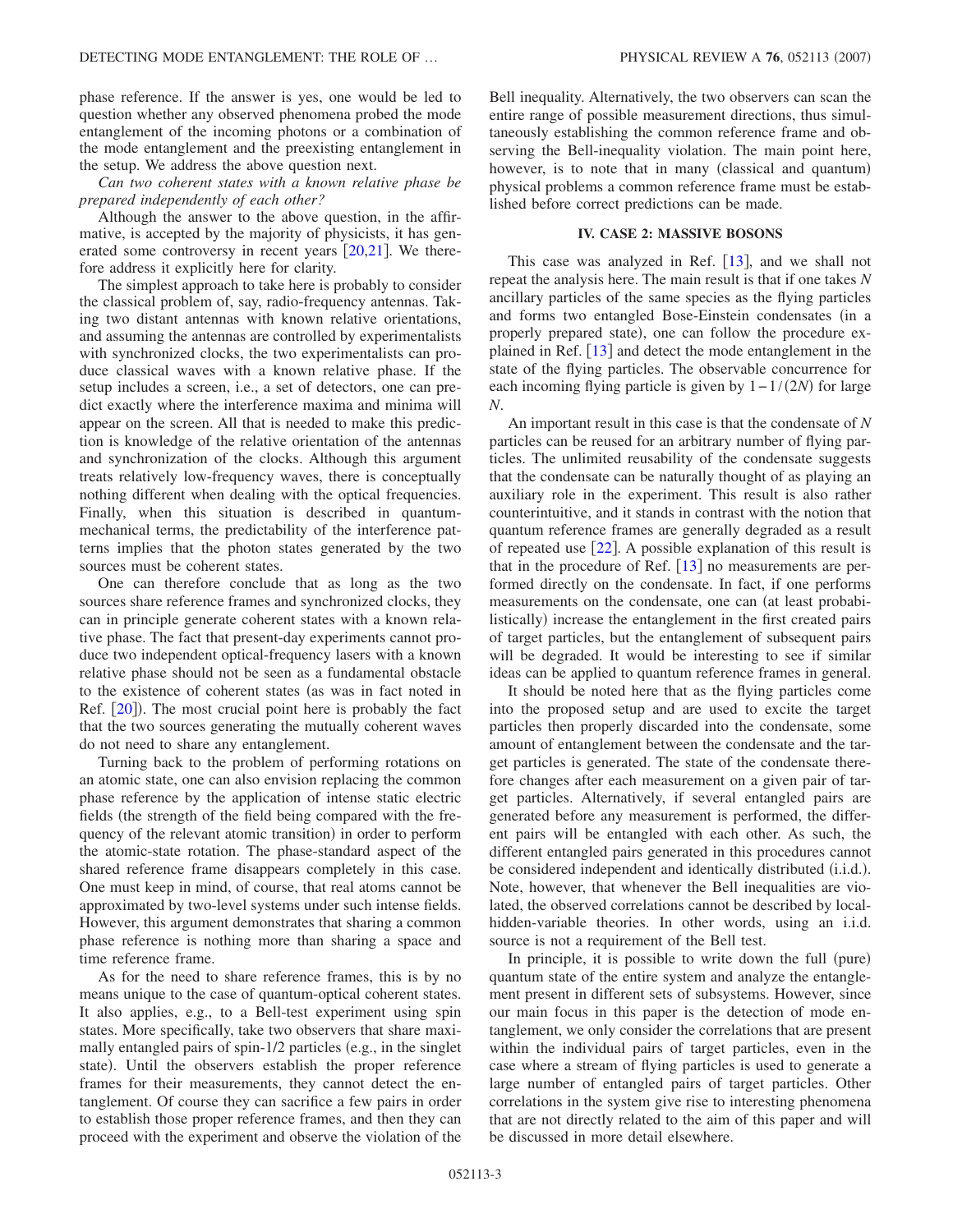Another interesting result in the case of massive bosons is that a single ancillary particle is sufficient to allow the observation of the Bell-inequality violation (ensemble averaging over many setups is needed in order to guarantee the violation, as will be discussed in detail elsewhere). This result can be verified by using the following criterion presented in Ref. [[23](#page-6-17)]. First, following Ref. [[13](#page-6-7)] with *N* ancillary particles, we calculate the reduced density matrix describing the state of the target particles in the basis  $\{ |gg\rangle, |ge\rangle, |eg\rangle, |ee\rangle\},\$ and we find it to be given by

$$
\rho_{\rm TP} = \frac{1}{2} \begin{pmatrix} 0 & 0 & 0 & 0 \\ 0 & 1 & \gamma & 0 \\ 0 & \gamma & 1 & 0 \\ 0 & 0 & 0 & 0 \end{pmatrix}, \tag{6}
$$

where  $\gamma \approx 1 - 1/(2N)$ . (In the following we only need to use the fact that  $\gamma$  is nonzero.) Using this density matrix, we now follow Ref.  $\left[23\right]$  $\left[23\right]$  $\left[23\right]$  and define a  $3\times3$  matrix *T* with entries  $T_{ij}$  = Tr[ $\rho_{TP}(\sigma_i^L \otimes \sigma_j^R)$ ] with the standard Pauli matrices  $\sigma_1$ ,  $\sigma_2$ , and  $\sigma_3$  for the left and right particles. Then we compute the three eigenvalues of the matrix  $T^{\dagger}T$  and define a new function  $M(\rho)$  as the sum of the two greatest eigenvalues. The necessary and sufficient condition for the violation of the Bell inequality (in the Clauser-Horne-Shimony-Holt ver-sion [[24](#page-6-18)]) can be expressed as  $M(\rho) > 1$ . For the density matrix  $\rho_{\text{TP}}$  above, we find that  $M(\rho) = 1 + |\gamma|^2 \approx 1 + [1]$  $-1/(2N)$ <sup>2</sup>, which is always greater than 1 regardless of *N*, hence the violation of the Bell inequality.

# **V. CASE 3: MASSLESS FERMIONS**

We now turn to the case of fermionic flying particles. We start by considering the case of massless fermions because it gives conceptually interesting results and serves as an introduction to Sec. VI, regardless of whether it corresponds to any realistic physical situation. The discussion would also be relevant if superselection rules do not have to be obeyed for fermionic particles, a situation predicted by some highenergy theories  $\lceil 14 \rceil$  $\lceil 14 \rceil$  $\lceil 14 \rceil$ .

We consider a (possibly hypothetical) fermionic analog of photons: we imagine a fermionic species of particles that can be created at will, and any given mode can contain at most one particle. We therefore cannot create coherent states of a form similar to coherent states of bosonic particles, i.e.,

$$
|\psi\rangle_{\text{coherent},B} = \exp\left(-\frac{|\eta|^2}{2}\right) \sum_{n=0}^{\infty} \frac{\eta^n}{\sqrt{n!}} |n\rangle. \tag{7}
$$

We shall show, however, that the fermionic analog of coherent states can be used to achieve the same result obtained using bosonic coherent states in the context of the present discussion. As mentioned above, we assume that states of the form

$$
|\psi\rangle_{\text{coherent},F} = \frac{1}{\sqrt{2}}(|0\rangle + |1\rangle)
$$
 (8)

<span id="page-3-1"></span>are physical and can be created at will. The above state will be the main building block for the coherent-state-like manipulations below.

We now imagine that the incoming particle is absorbed by one of two target particles as explained in Sec. II. This can be achieved using the effective Hamiltonian

$$
\hat{H} = J(i\sigma_{+}a - i\sigma_{-}a^{\dagger}), \qquad (9)
$$

<span id="page-3-0"></span>where *J* is the coupling strength,  $\sigma_{\pm}$  are raising and lowering operators of the target-particle state  $(\sigma_{+}|g\rangle=|e\rangle)$ , and *a* and  $a^{\dagger}$  are, respectively, annihilation and creation operators of the incoming particle species. After the absorption of the flying particle, the target particles end up in a state of the form given in Eq.  $(4)$  $(4)$  $(4)$ .

As discussed in Sec. III above, the detection of mode entanglement is now reduced to the ability of performing arbitrary rotations on the states of the target particles. We therefore focus on these rotations for the remainder of this section, and below we give explicit expressions for the representative example of a  $\pi/2$  rotation. Note that we do not allow using a bosonic coherent state here; instead we imagine that the target particle can only be manipulated using the same Hamiltonian describing the absorption of the incoming particle  $[Eq. (9)].$  $[Eq. (9)].$  $[Eq. (9)].$ 

<span id="page-3-2"></span>Let us take a target particle in an arbitrary initial state

$$
|\psi\rangle_i = \alpha|g\rangle + \beta|e\rangle \tag{10}
$$

and try to rotate it to the state

$$
|\psi\rangle_{f,\text{ideal}} = \frac{\alpha - \beta}{\sqrt{2}} |g\rangle + \frac{\alpha + \beta}{\sqrt{2}} |e\rangle. \tag{11}
$$

The above quantum state can also be described using the density matrix

<span id="page-3-3"></span>
$$
\rho_{f,\text{ideal}} = \frac{1}{2} \begin{pmatrix} |\alpha - \beta|^2 & (\alpha + \beta)^*(\alpha - \beta) \\ (\alpha + \beta)(\alpha - \beta)^* & |\alpha + \beta|^2 \end{pmatrix} . \tag{12}
$$

In order to perform the desired rotation, one can try to use an ancillary mode in the state given by Eq.  $(8)$  $(8)$  $(8)$  and allow that mode to interact with the target particle using the effective Hamiltonian in Eq. ([9](#page-3-0)) for a duration of  $\pi/(4J)$ . If we trace out the degrees of freedom of the ancillary mode at the final time, we find that the above operation transforms the initial state of the target particle  $[Eq. (10)]$  $[Eq. (10)]$  $[Eq. (10)]$  into a mixed state described by the density matrix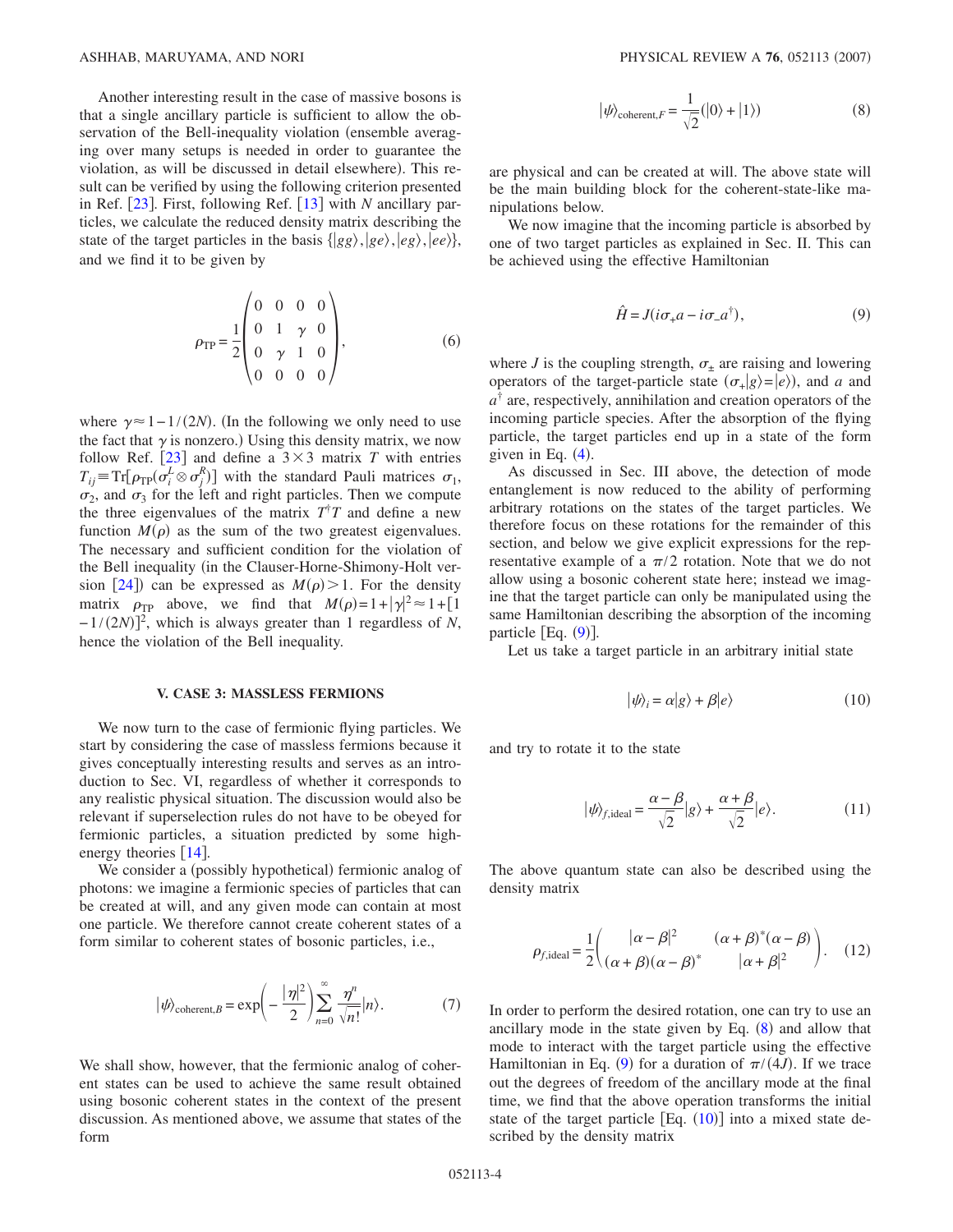<span id="page-4-0"></span>The overlap between this state and the ideal state can be calculated using the fidelity

$$
F = f_{\text{j,ideal}} \langle \psi | \rho_f | \psi \rangle_{f,\text{ideal}}.\tag{14}
$$

We do not write the long expression for the fidelity in the above example or go further into specific averaging procedures. The main point to note is that the fidelity is clearly smaller than  $1$  [compare Eqs.  $(12)$  $(12)$  $(12)$  and  $(13)$  $(13)$  $(13)$ ] [[25](#page-6-19)].

Since the fidelity reduction can be attributed to instances where the initial state of the target particle and ancillary mode is given by  $|g\rangle \otimes |0\rangle$  or  $|e\rangle \otimes |1\rangle$  [[26](#page-6-20)], we now try to reduce the impact of such instances. An obvious approach is to use a large number *N* of ancillary modes, each in a state of the form given by Eq. ([8](#page-3-1)); the bad states  $|g\rangle \otimes |00 \cdots 0\rangle$  and  $|e\rangle \otimes |11\cdots 1\rangle$  now have very small probability amplitudes. We now perform a numerical simulation: We take the target particle and allow it to interact with each ancillary mode using the Hamiltonian in Eq. ([9](#page-3-0)) for a duration of  $\pi/(4JN)$ . Without going into the details of the calculation, which parallels the explanation given above for a single ancillary mode, we find that the fidelity, i.e., the overlap between the ideal and actual final states, of the target particle approaches 1, with error proportional to 1/*N*.

The above procedure can therefore be incorporated into a mode-entanglement experiment, with the conclusion that after the absorption of the incoming particle an arbitrary measurement can be performed on the states of the target particles. This result implies that the mode entanglement would be detectable in a Bell-test experiment.

We should stress here that the coupling between the target particle and the ancillary modes must be done sequentially. If, instead, the target particle is coupled to all ancillary modes simultaneously using the Hamiltonian

$$
\hat{H} = J \sum_{k} \left( i \sigma_{+} a_{k} - i \sigma_{-} a_{k}^{\dagger} \right) = J \sqrt{N} \left( i \sigma_{+} \sum_{k} \frac{a_{k}}{\sqrt{N}} - i \sigma_{-} \sum_{k} \frac{a_{k}^{\dagger}}{\sqrt{N}} \right),
$$
\n(15)

the target particle couples to a single collective mode, defined by the annihilation operator  $b = \sum_k a_k / \sqrt{N}$ . Using this procedure therefore gives the same results as using a single ancillary mode, i.e., a 50% success probability for producing an entangled pair of target particles  $\left[13\right]$  $\left[13\right]$  $\left[13\right]$  (here *k* labels the different ancillary modes).

#### **VI. CASE 4: MASSIVE FERMIONS**

Encouraged by the success achieved using fermionic coherent states in Sec. V, we now try to follow a similar procedure for the case of massive fermions.

Since we now want to impose superselection rules (e.g., unlike the scenario of Sec. V, the flying particle is not ab-

$$
\sqrt{2\alpha(\alpha+\beta)} + \sqrt{2(\alpha-\beta)}\beta
$$
  
 
$$
|\alpha+\beta|^2 + 2\beta^2
$$
 (13)

sorbed upon exciting the target particle and we cannot create coherent states at will), we must look for alternatives with a fixed particle number for the flying-particle species. We follow a procedure similar to that introduced in Ref.  $\lceil 13 \rceil$  $\lceil 13 \rceil$  $\lceil 13 \rceil$  and combine it with the sequential manipulation of Sec. V.

Our starting point is the initial state of the flying particle and two target particles given in Eq.  $(5)$  $(5)$  $(5)$ . We also assume that we have already created *N* entangled pairs of ancillary modes (with each pair of modes sharing one particle) of the form

$$
|\Psi_{\text{anc}}\rangle = \frac{1}{\sqrt{2}}(|L_{\text{anc}}\rangle + |R_{\text{anc}}\rangle),\tag{16}
$$

<span id="page-4-1"></span>where the states  $|L_{\text{anc}}\rangle$  and  $|R_{\text{anc}}\rangle$  describe the ancillary particle being localized on the left- and right-hand side of the beam splitter, respectively. We now want to perform a sequence of local operations, each involving a target particle (on the left- or right-hand side), the corresponding flyingparticle mode and an ancillary mode. We shall try to design this sequence of operations such that the flying particle is discarded into one of the ancillary modes by the end of the entire procedure (the key property of this disposal process is that one should no longer be able to deduce the location of the excited target particle from the state of the flying-particle species). The concurrence in the state of the target particles at the end of the sequence of operations can be calculated from the target-particle reduced density matrix, which is obtained by tracing over the degrees of freedom of the flying and ancillary particles at the end of the procedure.

We now focus on a single operation to be performed on one side of the setup; this operation will essentially be the building block from which the entire sequence is constructed. We look for a unitary operation that mixes the states  $|e\rangle \otimes |1\rangle_{\text{flying}} \otimes |0\rangle_{\text{anc}}$  and  $|e\rangle \otimes |0\rangle_{\text{flying}} \otimes |1\rangle_{\text{anc}}$  with some probability  $\left[27\right]$  $\left[27\right]$  $\left[27\right]$ . The desired effect of this operation is that, if the flying particle is on the side of the setup where the operation is performed and the ancillary mode is empty, the flying particle will (with some probability) be discarded into the ancillary mode, thus partially erasing the information in the flying-particle mode. In Ref.  $[13]$  $[13]$  $[13]$ , a well-merging process was proposed for this purpose. We find the well-merging process unsuitable for generalization to the multistep procedure that we are trying to construct here. It seems that the next closest analog to what was done in Sec. V is to use operations of the form

$$
U = \begin{pmatrix} \cos \theta & -\sin \theta \\ \sin \theta & \cos \theta \end{pmatrix}
$$
 (17)

in the above basis (i.e.,  $\{|e\rangle \otimes |1\rangle_{\text{flying}} \otimes |0\rangle_{\text{anc}}, |e\rangle \otimes |0\rangle_{\text{flying}}$  $\otimes$  |1 $\rangle$ <sub>anc</sub>}), while not affecting any other state [[28](#page-6-22)].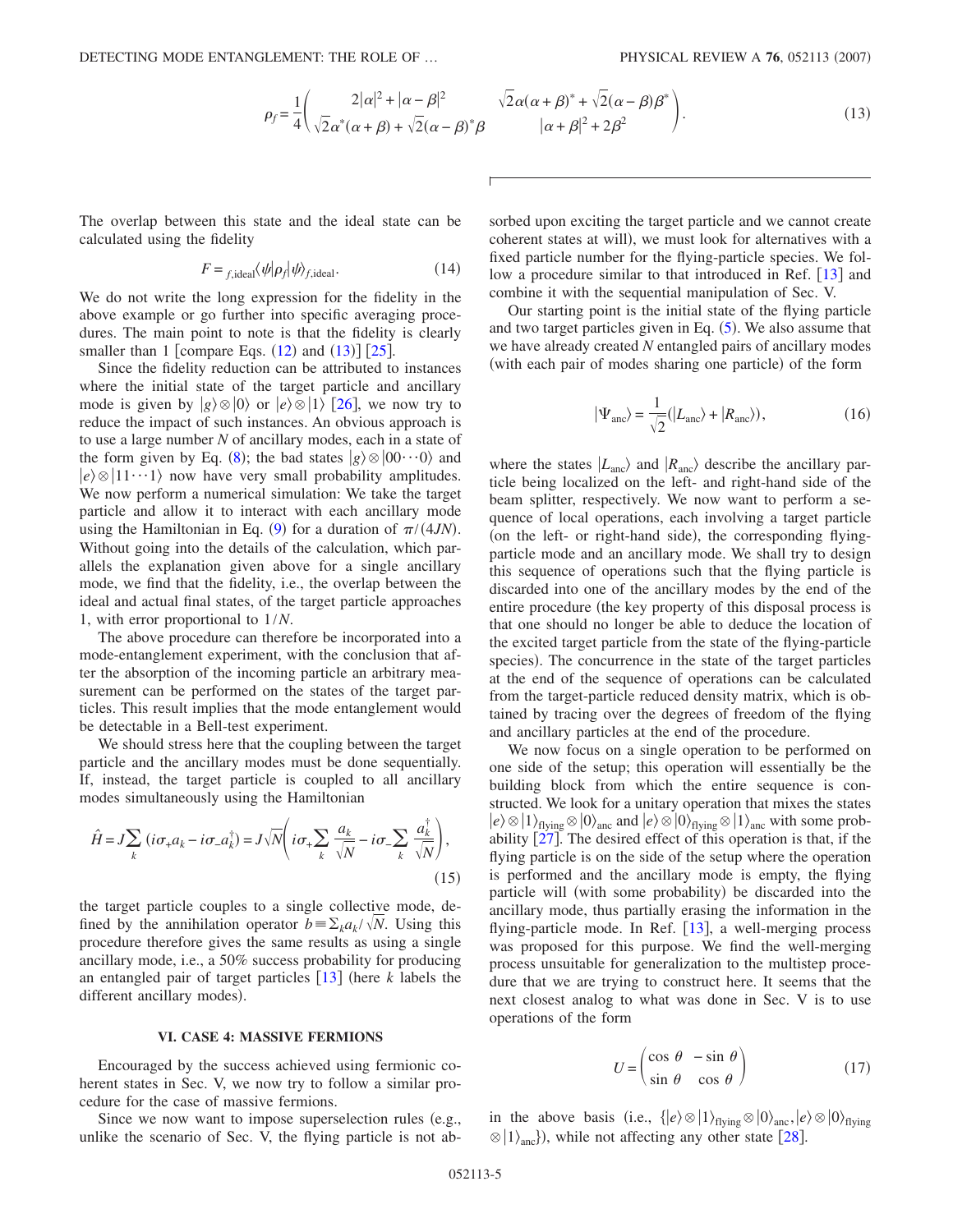<span id="page-5-0"></span>TABLE I. Concurrence between the two target particles (TPs) for one incoming flying particle and maximum number of times the experiment can be repeated (with a given number  $N$  of ancillary particles in the case of massive particles) for different types of particles.

| Particle type     | Concurrence<br>between TPs | Max. number<br>of repetitions |
|-------------------|----------------------------|-------------------------------|
| Massless bosons   |                            | $\infty$                      |
| Massive bosons    | $1 - 1/(2N)$               | $\infty$                      |
| Massless fermions |                            | $\infty$                      |
| Massive fermions  | 1/2.                       | N                             |

In the case of a single pair of ancillary modes [Eq.  $(16)$  $(16)$  $(16)$ ], the optimal value of  $\theta$  is  $\pi/2$  (this would be referred to as a  $\pi$  rotation), resulting in a concurrence of 1/2 between the two target particles. In this case one can clearly identify the successful instances as those associated with the subspace  $\{ |eg\rangle \otimes |L_{\text{flying}}\rangle \otimes |R_{\text{anc}}\rangle, |ge\rangle \otimes |R_{\text{flying}}\rangle \otimes |L_{\text{anc}}\rangle\}$  and the unsuccessful instances as those associated with the subspace  $\{ |eg\rangle \otimes |L_{\text{flying}}\rangle \otimes |L_{\text{anc}}\rangle, |ge\rangle \otimes |R_{\text{flying}}\rangle \otimes |R_{\text{anc}}\rangle\}.$  In particular, if both the flying and ancillary particles end up on the same side of the setup, their indistinguishability cannot be utilized to erase the information about the location of the flying particle.

We now numerically simulate the procedure with two pairs of ancillary modes (i.e., two ancillary particles) and search for the optimal values of  $\theta_1$  and  $\theta_2$ , which represent the two steps in the procedure (we take the same value of  $\theta_i$ on both sides of the experimental setup in each step). We find that the maximum achievable concurrence is still given by 1/2, and is obtained by taking one of the two angles equal to 0 and the other equal to  $\pi/2$ . This means that the optimal approach is to use only one of the two available pairs of ancillary modes.

Although the above is one specific example of a procedure attempting to increase the concurrence between the target particles, it seems to be the most natural one combining the results of Sec. V and those of Ref.  $[13]$  $[13]$  $[13]$ . We therefore suspect that no other procedure would allow an increase in the concurrence.

Note that the failure to increase the concurrence using a larger number of ancillary particles does not mean that quantum-nonlocal effects cannot be observed in this system. In principle, they are observable  $[13]$  $[13]$  $[13]$ . The only concern is that one can raise questions about whether the observed effects should be attributed to the mode entanglement or the combination of the mode entanglement and the entanglement already present within the pair of ancillary modes.

### **VII. CONCLUSION**

In this paper we have analyzed the problem of detecting mode entanglement using various types of particles. The results are summarized in Table [I,](#page-5-0) assuming the existence of *N* suitably prepared ancillary particles for the case of massive particles. For massless particles, mode entanglement is no different from the Bell-state entanglement in terms of experimental observability, regardless of particle statistics. As we have discussed, coherent states play an important role in this context (note that coherent states can only be used when considering massless particles). For massive particles, i.e., those that must obey particle-number superselection rules, one must make use of additional ancillary particles in order to experimentally detect the mode entanglement. For bosons, an ancillary Bose-Einstein condensate of *N* particles can be reused arbitrarily many times, which suggests that the condensate should be thought of as a catalyst in the experimental detection of the entanglement. For fermions, we cannot find any procedure that gives better results than using a single ancillary particle. This result suggests that one cannot detect the mode entanglement in this case; one can only detect the entanglement present in the combination of the flying and ancillary particles. If this conclusion is correct, one would have to question whether the mode entanglement of massive fermions can be considered a true (i.e., experimentally observable) form of entanglement.

Finally, we would like to mention that the concept of coherent fermionic states has been used in the literature  $[29]$  $[29]$  $[29]$ , mainly as a simple calculational tool to analyze the behavior of fermionic many-body systems (This effort was motivated by the fact that coherent states provide invaluable predictive power when studying certain aspects of the behavior of bosonic many-body systems  $[30]$  $[30]$  $[30]$ .) In this paper, we have analyzed the possibility of using fermionic coherent states to simulate classical fields for the purpose of inducing unitary transformations on the states of the target particles. The sequentiality in our proposed procedure provides some distinguishability between the particles, thus we do not have to deal with anticommutation rules or Grassmann variables. It would be interesting to see if there is a connection between the ability to utilize fermionic coherent states analyzed here and the properties of these states analyzed in previous work.

# **ACKNOWLEDGMENTS**

This work was supported in part by the National Security Agency, Army Research Office, Laboratory for Physical Sciences, National Science Foundation Grant No. EIA-0130383, the Japan Science and Technology Agency, and the Japan Society for the Promotion of Science Core-to-Core program. One of the authors (S.A.) was supported by the Japan Society for the Promotion of Science.